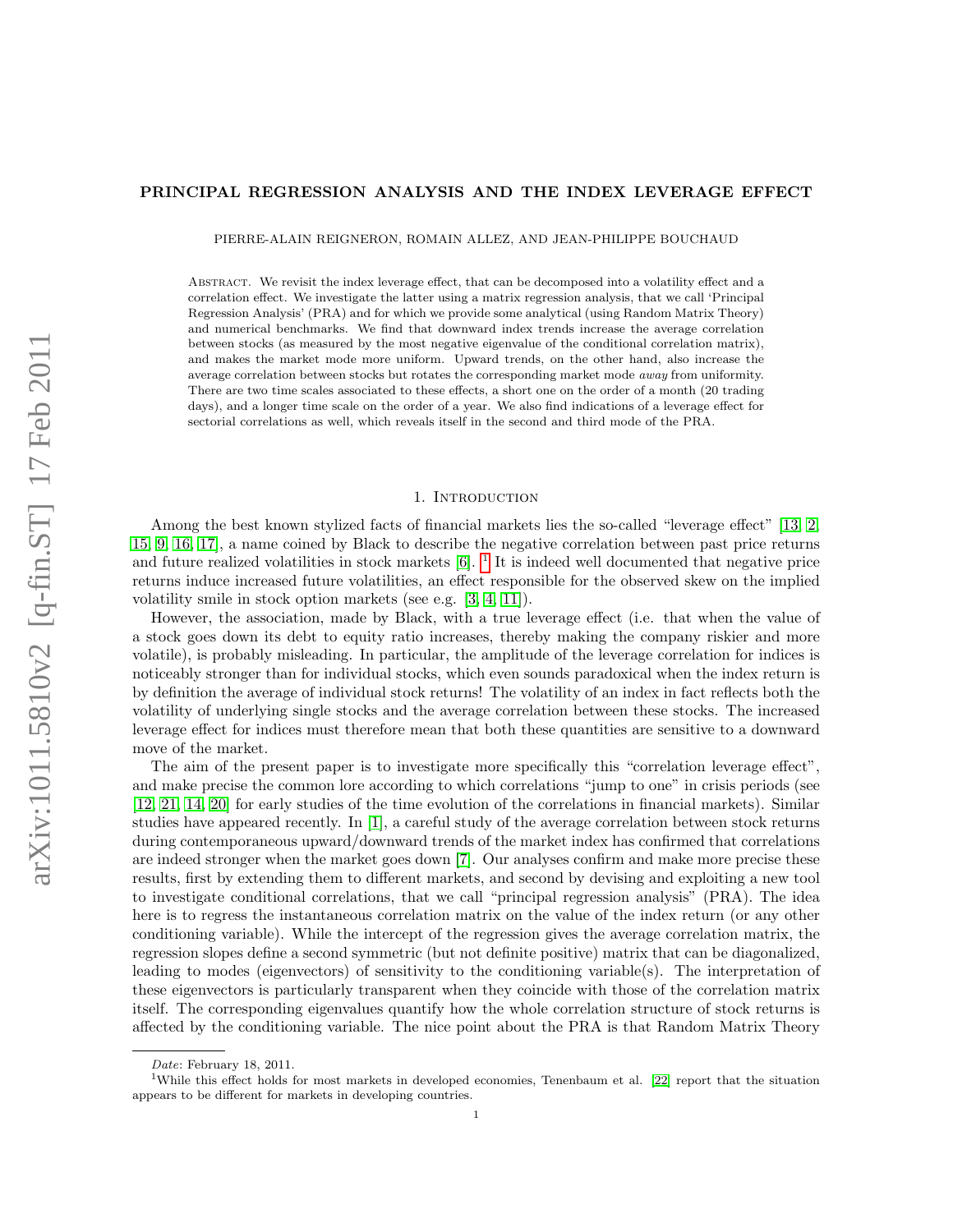(RMT) provides, as for standard PCA, a useful guide to decide whether or not these sensitivity modes are statistically meaningful (for a review on RMT, see [\[10\]](#page-11-17)). When the conditioning variable is the past values of the index return, the conclusion of PRA is that the dominant mode is the market mode, associated to a negative eigenvalue, indeed corresponding to a correlation leverage effect. We characterize the temporal decay of this effect. Upon separating positive and negative index returns, we furthermore find that the correlation leverage effect is strongly asymmetric: whereas negative returns increase both the volatility of the underlying stocks and the average correlation between stocks, positive returns have weaker influence on these quantities (see Fig. 6 below). We furthermore find indications of a leverage effect for sectorial correlations as well, which reveals itself in the second and third modes of the PRA.

#### 2. Data, notations and definitions

We have considered 6 pools of stocks corresponding to 6 major stock indices: SP500, BE500, Nikkei, FTSE, CAC 40 and DAX. We analyze the daily returns in a time period spanning from 01/01/2000 to 04/26/2010. Stocks are labelled by  $\alpha = 1, \ldots, N$  (where N depends on the market), and days by  $t = 1, \ldots, T$  (where  $T = 2594$ ). Time average will be denoted by  $\langle \cdot \rangle$ . The return of stock  $\alpha$  between the close of day  $t-1$  and the close of day t is denoted as  $\eta_{\alpha}(t)$ . We in fact understand  $\eta_{\alpha}(t)$  as the demeaned return over the whole time period  $T$ . We define an inverse volatility weighted index return at time t as:

$$
I(t) = \frac{1}{N} \sum_{\alpha=1}^{N} \widehat{\eta}_{\alpha}(t), \qquad \widehat{\eta}_{\alpha}(t) \equiv \frac{\eta_{\alpha}(t)}{\sigma_{\alpha}}, \qquad (1)
$$

where  $\sigma_{\alpha}$  is the average volatility of the stock  $\alpha$  over the whole time period:

$$
\sigma_{\alpha}^2 := \frac{1}{T} \sum_{t=1}^T \eta_{\alpha}(t)^2.
$$
\n
$$
(2)
$$

We will further define the average instantaneous stock volatility  $\sigma(t)$  at time t as:

$$
\sigma(t)^2 := \frac{1}{N} \sum_{\alpha=1}^N \widehat{\eta}_{\alpha}(t)^2
$$
\n(3)

while the average instantaneous correlation between all pairs of stocks  $\rho(t)$  is defined as:

$$
\rho(t) := \frac{1}{N(N-1)} \sum_{\alpha \neq \beta=1}^{N} \frac{\widehat{\eta}_{\alpha}(t)\widehat{\eta}_{\beta}(t)}{\sigma(t)^2}.
$$
\n(4)

The average over time of the above two quantities will be denoted as  $\sigma_0^2$  and  $\rho_0$ .

The squared index return  $I(t)^2$  is a rough proxy for the instantaneous index volatility. Using the above definitions and the fact that  $N$  is large, it is easy to check that:

$$
I(t)^{2} \approx \rho(t)\sigma(t)^{2} + O(\frac{1}{N}),
$$
\n(5)

showing that both the average stock volatility and the average correlation contribute to the index volatility. It is therefore natural to decompose the full index leverage effect in two contributions: one coming from the dependence of the average stock volatility on the past returns of the index, and a second one describing the average correlation. We thus define a full leverage correlation function  $\mathcal{L}_I(\tau)$ :

$$
\mathcal{L}_I(\tau) = \frac{\langle I(t-\tau)I(t)^2 \rangle}{\langle I(t)^2 \rangle},\tag{6}
$$

and two partial leverage correlation functions:

$$
\mathcal{L}_{\sigma}(\tau) = \frac{\langle I(t-\tau)\sigma(t)^2 \rangle}{\langle I(t)^2 \rangle}, \qquad \mathcal{L}_{\rho}(\tau) = \frac{\langle I(t-\tau)\rho(t) \rangle}{\langle I(t)^2 \rangle}.
$$
\n(7)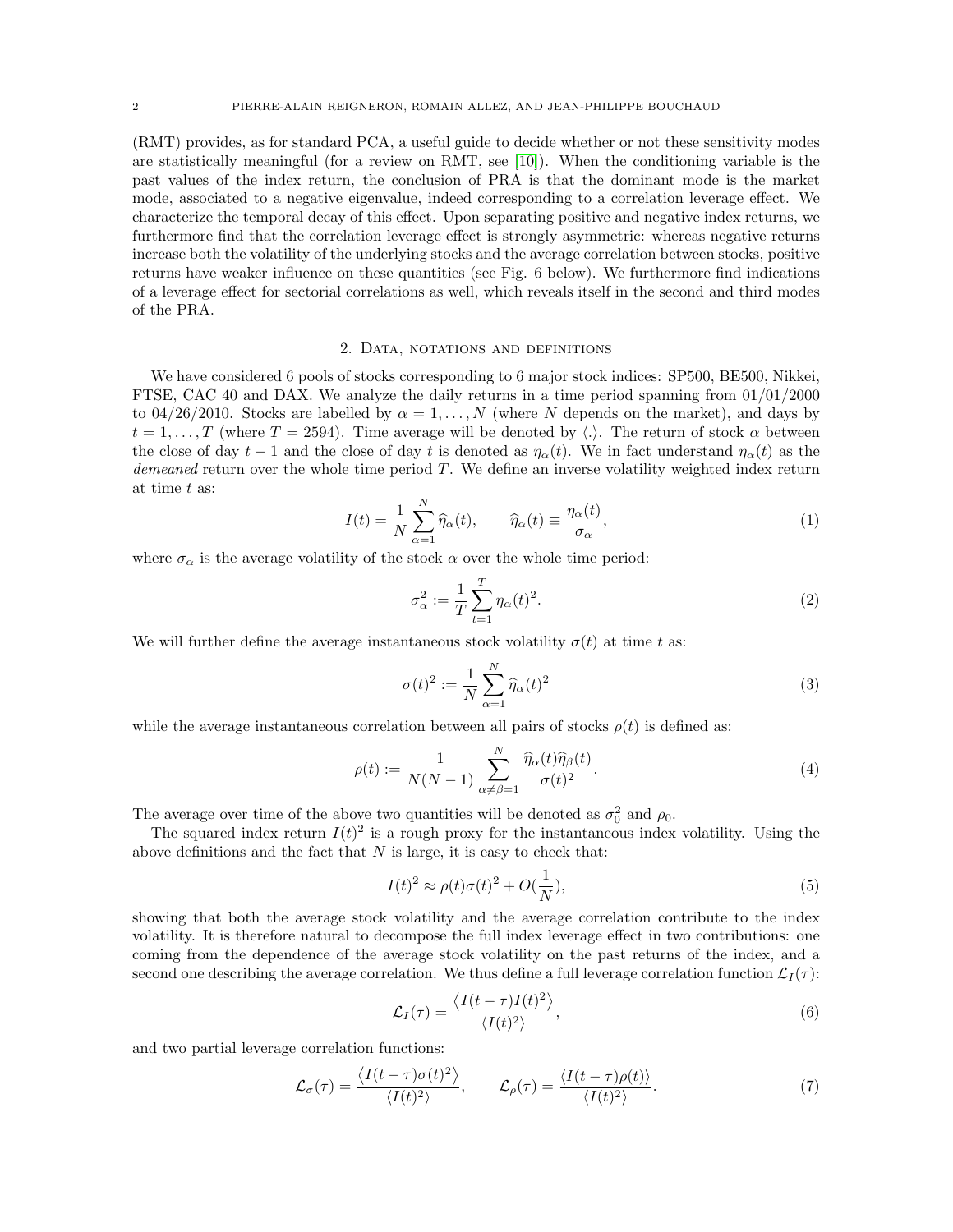All the above leverage correlation functions are normalized to be the regression slope of the corresponding observables on the past value of the index return, for example:

<span id="page-2-2"></span>
$$
\rho(t) = \rho_0 + \mathcal{L}_{\rho}(\tau)I(t - \tau) + \varepsilon(t, \tau),\tag{8}
$$

where  $\varepsilon(t, \tau)$  is some noise. (Remember that by construction,  $I(t)$  has zero mean.)

In the limit of weak correlations, the two effects are additive and one should find:

<span id="page-2-1"></span>
$$
\mathcal{L}_I(\tau) \approx \rho_0 \mathcal{L}_\sigma(\tau) + \sigma_0^2 \mathcal{L}_\rho(\tau),\tag{9}
$$

eliciting the contribution of the average stock volatility and of the average correlation to the full leverage correlation. The second term is responsible for the enhanced leverage effect for indices compared to single stocks.



<span id="page-2-0"></span>FIGURE 1. Left: normalized leverage correlation functions  $\rho_0 \mathcal{L}_{\sigma}(\tau)$ ,  $\sigma_0^2 \mathcal{L}_{\rho}(\tau)$ , and an exponential fits with two scales (dotted lines). Right: Full leverage function  $\mathcal{L}_I(\tau)$ and comparison with an additive model (dotted line).

### 3. Index leverage effect: A simple empirical analysis

As a first stab at understanding the index leverage effect, we plot in Fig. [1](#page-2-0) the normalized partial leverage correlation functions,  $\rho_0 \mathcal{L}_\sigma(\tau)$ ,  $\sigma_0^2 \mathcal{L}_\rho(\tau)$ , together with the full leverage  $\mathcal{L}_I(\tau)$ . In these plots, the data is averaged over the four indices, SP500, BE500, Nikkei and FTSE. From this figure, we draw the following conclusions:

- (a) the two contributions to the index leverage are of the same order of magnitude. In particular, the correlation leverage is significant and confirms the conclusions of Refs. [\[1,](#page-11-14) [7\]](#page-11-15).
- (b) the correlation effect is stronger at short times but decays faster than the volatility effect; a two time scale exponential fit of these two contributions in the range  $\tau \in [1, 250]$  (in days) indeed leads to

$$
\sigma_0^2 \mathcal{L}_\rho(\tau) \approx -0.053 \exp(-\tau/18) - 0.005 \exp(-\tau/350); \tag{10}
$$

$$
\rho_0 \mathcal{L}_\sigma(\tau) \approx -0.02 \exp(-\tau/14) - 0.02 \exp(-\tau/280),\tag{11}
$$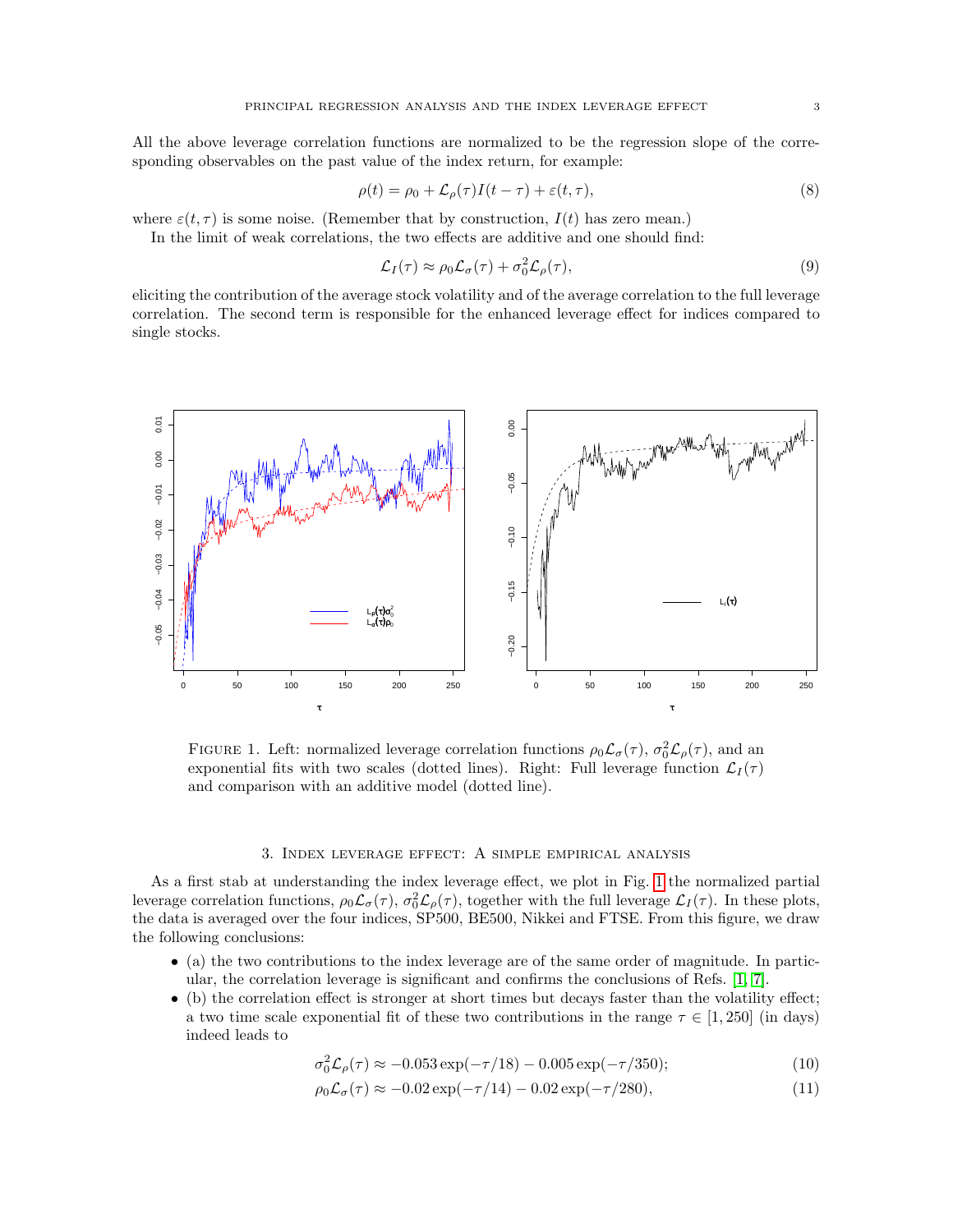$\bullet$  (c) a test of Eq. [\(9\)](#page-2-1) with the sum of the above two fitted exponentials reproduces satisfactorily the full leverage effect, although the latter is underestimated at short times, when the correlations cease to be small enough for Eq. [\(9\)](#page-2-1) to be accurate.

In fact, one can test directly whether linear regressions such as Eq. [\(8\)](#page-2-2) above make sense or not, by averaging all values of  $\rho(t)$  corresponding to a given value of  $I(t-1)$  within some range. The resulting graphs are shown in Fig. [2,](#page-3-0) both for  $\rho$  and for  $\sigma^2$ . One sees that whereas a linear regression for  $\rho$ makes sense for  $I(t-1) < 0$ , there is in fact perhaps a small positive slope for  $I(t-1) > 0$ . For  $\sigma^2$ , the graph looks even more symmetric, reflecting the presence of volatility correlations on top of (assymetric) leverage correlations.



<span id="page-3-0"></span>FIGURE 2. Dependence of the average correlation  $\rho(t)$  and the average single stock volatility  $\sigma^2(t)$  on the index return the previous day,  $I(t-1)$ . The result is obtained as an average over all 6 indices: SP500, BE500, Nikkei, FTSE, CAC40 and DAX, but the qualitative effects are robust and appear on each markets individually. These plots suggest that a quadratic  $I^2(t-1)$  term should be included to the linear regressions. The printed error bars are the average of the error bars obtained for each of the 6 indices.

### 4. A more precise tool: The "Principal Regression Analysis"

The above analysis, although interesting, is oversimplified, because the structure of inter-stock correlations is described by a full correlation matrix C and not by a single number  $\rho$ , that only captures the average correlations. In order to characterize the way the correlation matrix depends on the past value of the index (or on any other conditioning variable), we propose the following: consider a given pair of stocks,  $\alpha, \beta$ , and regress the product of normalized returns  $\hat{\eta}_{\alpha}(t)\hat{\eta}_{\beta}(t)$  on the past value of the index return, i.e. write:

$$
\widehat{\eta}_{\alpha}(t)\widehat{\eta}_{\beta}(t) := C_{\alpha,\beta} + D_{\alpha,\beta}(\tau)I(t-\tau) + \varepsilon_{\alpha,\beta}(t,\tau). \tag{12}
$$

Since  $I(t)$  has zero mean, the intercept of the regression is exactly the empirical Pearson estimate of the correlation matrix. The regression slopes  $D_{\alpha,\beta}(\tau)$  define another  $N \times N$  symmetric matrix  $\mathbf{D}(\tau)$ ,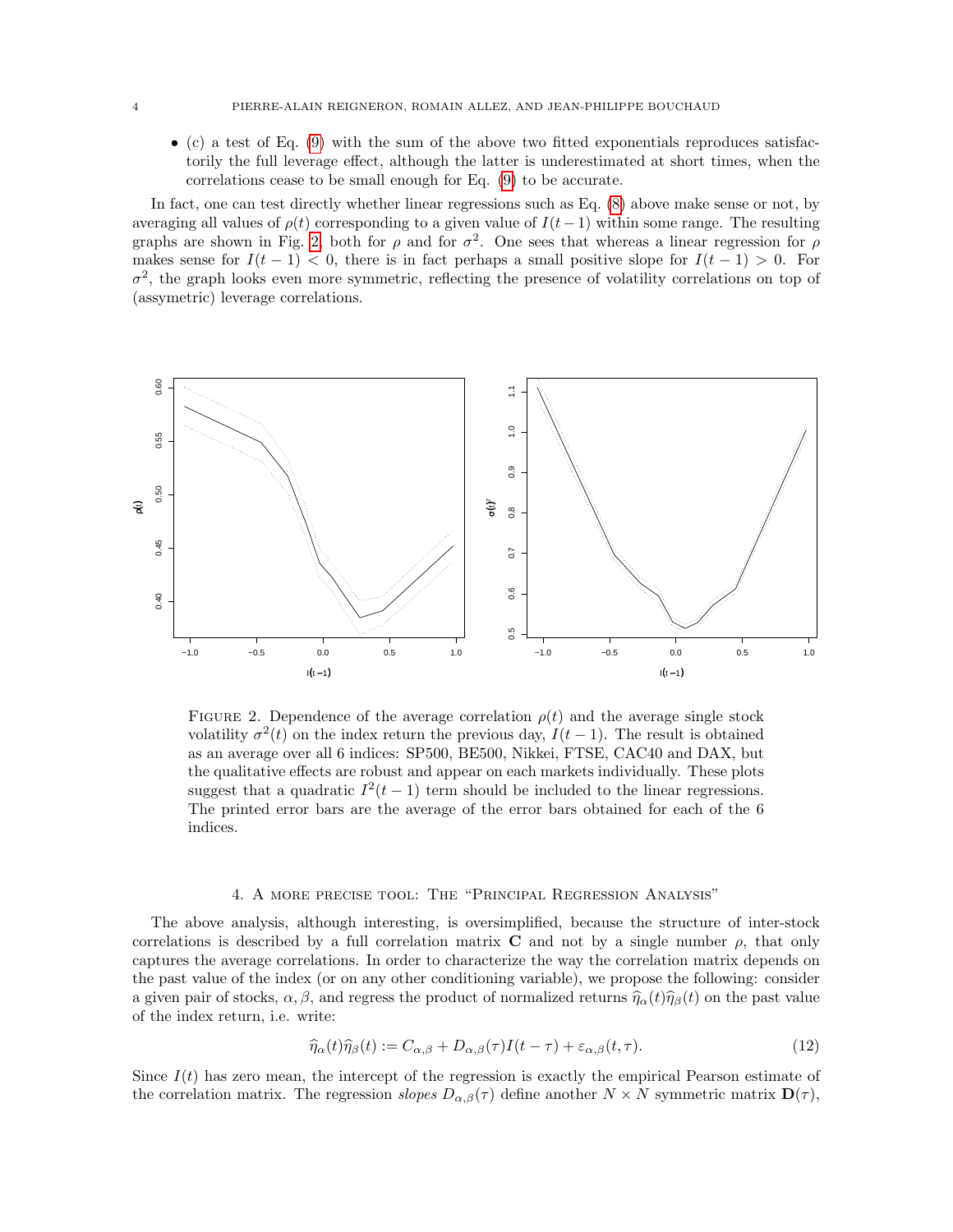which encodes the full information about the dependence of the correlations on past returns. More precisely, the regression leads to the following empirical determination of  $\mathbf{D}(\tau)$ :

<span id="page-4-3"></span>
$$
\langle I^2 \rangle D_{\alpha,\beta}(\tau) = \frac{1}{(T-\tau)} \sum_{t=\tau+1}^T \hat{\eta}_{\alpha}(t) \hat{\eta}_{\beta}(t) I(t-\tau). \tag{13}
$$

The aim of this section is first to discuss the information contained in  $\mathbf{D}(\tau)$ , in particular its eigenvalues and eigenvectors, and second to use results from Random Matrix Theory to assess how meaningful this information is when the length of the sample,  $T$ , is not very large compared to the number of stocks N. Finally, we describe our empirical results on  $\mathbf{D}(\tau)$ , in particular its most negative eigenvalue and eigenvectors.

4.1. Interpretation. Define  $C(I)$  to be the correlation matrix conditioned to a certain past value of  $I, \text{ by:}$ 

$$
\mathbf{C}(I) = \mathbf{C} + I\mathbf{D}.\tag{14}
$$

The interpretation of the matrix  $\bf{D}$  is particularly simple when it commutes with the correlation matrix  $C$ , i.e. when the eigenvectors of  $D$  are the same as those of  $C$ . In this case, the eigenvectors of  $\mathbf{C}(I)$  are exactly the same as those of C, whereas the eigenvalues  $\lambda_k(I)$  are shifted as:<sup>[2](#page-4-0)</sup>

<span id="page-4-1"></span>
$$
\lambda_k(I) = \lambda_k(0) + I \langle v_k | \mathbf{D} | v_k \rangle,
$$
\n(15)

where  $\lambda_k(0)$  are the eigenvalues of **C** and  $|v_k\rangle$  are the associated eigenvectors (in quantum mechanics notations). When  **does not commute with**  $**C**$ **, the structure of the eigenvectors themselves is impacted** by the conditioning variable. If  $DI$  is small enough, standard first order perturbation theory gives back Eq. [\(15\)](#page-4-1) for the eigenvalues and:

<span id="page-4-2"></span>
$$
|v_k(I)\rangle = |v_k\rangle + I \sum_{\ell \neq k} \frac{\langle v_\ell | \mathbf{D} | v_k \rangle}{\lambda_k - \lambda_\ell} |v_\ell\rangle, \tag{16}
$$

for the eigenvectors of the matrix  $C(I)$ .

As we will find below, the eigenvector corresponding to the most negative eigenvalue of **D** turns out to be very close to the first eigenvector of C (i.e. the so-called market mode,  $|v_1\rangle$ ), whereas all other eigenvalues are significantly smaller. In this case, the top eigenvalue of  $C$  is to a good approximation given by:

<span id="page-4-4"></span>
$$
\lambda_1(I) \approx \lambda_1 + I\mu_1,\tag{17}
$$

where  $\mu_1$  is the most negative eigenvalue of **D**. Since  $\lambda_1$  can be used to define the average correlation between stocks through  $\lambda_1 := N\rho$ , the meaning of  $\mu_1$  is similar to, but more precise than, the correlation leverage function  $\mathcal{L}_{\rho}$  defined above.

More generally, when **D** and **C** do not commute, one expects the "correlation leverage" to rotate the top eigenvector away from the market mode  $|v_1\rangle$ . The common lore is indeed that when markets go down, all stocks "move together", meaning that the top eigenvector should rotate towards the uniform vector  $|e\rangle = (1/\sqrt{N}, 1/\sqrt{N}, \ldots, 1/\sqrt{N})$ . The cosine of the angle between  $|v_1\rangle$  and  $|e\rangle$  is given by the scalar product  $\langle e|v_1\rangle$ , that one can compute using perturbation theory. Eq. [\(16\)](#page-4-2) above. Assuming further that the top eigenvalue of **C** is much larger than all the others  $(\lambda_1 \gg \lambda_{\ell \neq 1})$ , one finds:

$$
\langle e|v_1(I)\rangle \approx \langle e|v_1\rangle + \frac{I}{\lambda_1} \left[\langle e|\mathbf{D}|v_1\rangle - \langle v_1|\mathbf{D}|v_1\rangle\langle e|v_1\rangle\right].\tag{18}
$$

A measure of how strongly the top eigenvector moves towards  $|e\rangle$  is therefore provided by the quantity ∆, defined as:

$$
\Delta = \frac{1}{\lambda_1} \left[ \langle e | \mathbf{D} | v_1 \rangle - \langle v_1 | \mathbf{D} | v_1 \rangle \langle e | v_1 \rangle \right]. \tag{19}
$$

A negative  $\Delta$  means that the instantaneous market mode is closer to the uniform mode  $|e\rangle$  when the index goes down, since  $\langle e|v_1(I)\rangle - \langle e|v_1\rangle = I\Delta > 0.$ 

<span id="page-4-0"></span><sup>&</sup>lt;sup>2</sup>Note that the dependence on the lag  $\tau$  is implied in the following formulas.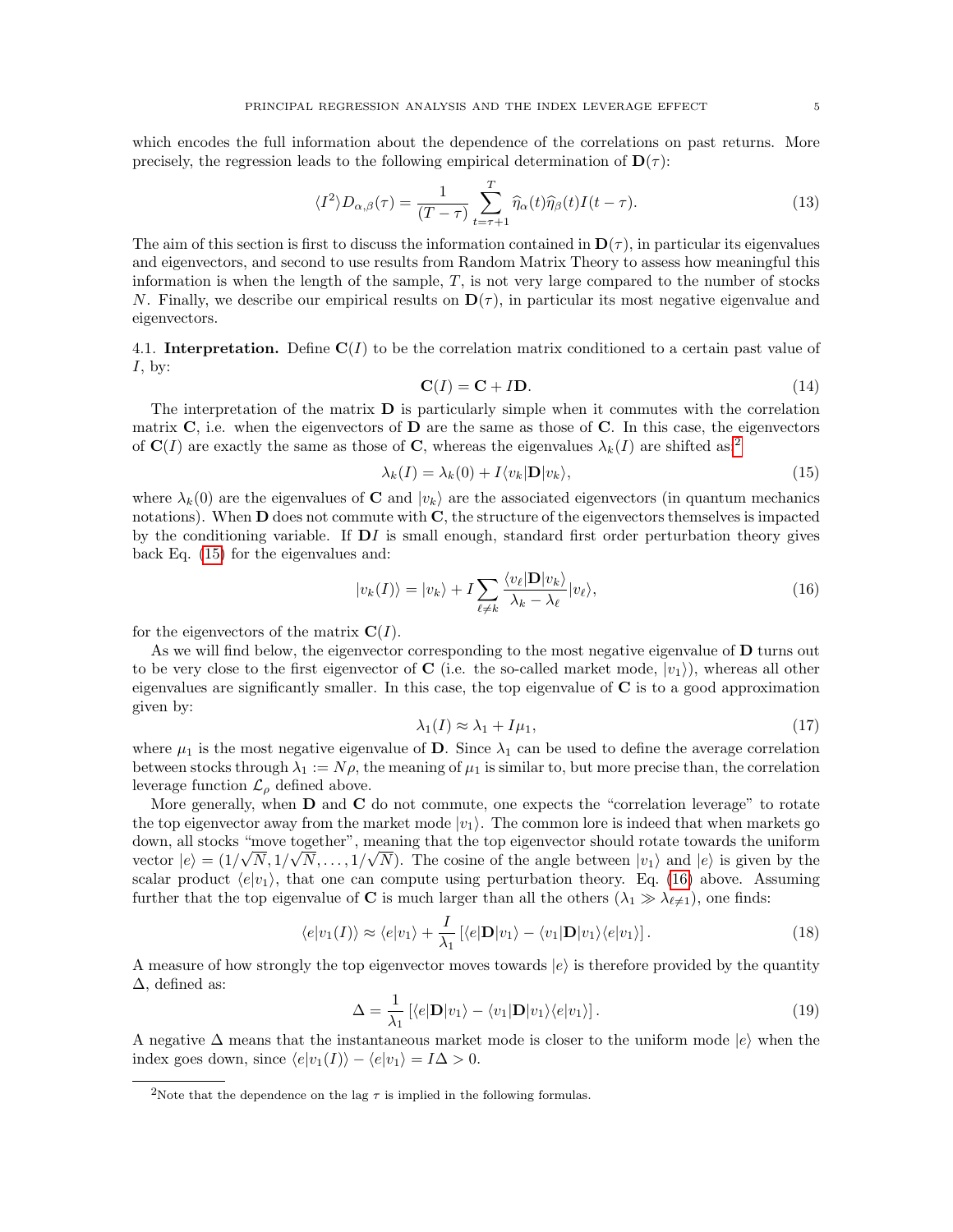4.2. Results from Random Matrix Theory. When N is large, the simultaneous determination – using Eq. [\(13\)](#page-4-3) above – of the  $N(N+1)/2$  different elements of **D** from the NT data points is problematic, exactly in the same way the correlation matrix C is hard to measure. We thus need to provide a benchmark to compare the empirical results obtained with the noise level of the benchmark case. This will enable to separate significant effect from noise level arising from the dimensionality problem. Let  $\xi$  be a random variable which will play the role of the conditioning variable (the past values of index returns in our context) and let  $x_{\alpha}, \alpha = 1, \ldots, N$  be a gaussian vector of covariance matrix C which should be seen as instantaneous stock returns. The  $x_{\alpha}$  will be supposed to have 0 mean and unit variance, so that **C** is the correlation matrix of the gaussian vector  $(x_1, \ldots, x_N)$ .

We begin by the case  $C = I$ . Suppose, in addition, that there is no correlations whatsoever between the conditioning variable  $\xi$  and the correlation  $x_{\alpha}x_{\beta}$ , and that one forms a matrix **D** from:

$$
\langle \xi^2 \rangle \widetilde{D}_{\alpha,\beta} = \frac{1}{T} \sum_{t=1}^T x_\alpha(t) x_\beta(t) \xi(t). \tag{20}
$$

In the limit  $T \to \infty$  for finite N one should find that all the elements of the matrix  $\overrightarrow{D}$  are zero, and therefore all its eigenvalues are zero as well. For finite T, however, the matrix  $\overline{D}$  will have a set of non trivial eigenvalues. Random Matrix Theory offers a way to compute the statistics of these eigenvalues when N and T are both large, with a fixed ratio  $q = N/T$ . The result depends both on the eigenvalue spectrum of the matrix  $C$  and, perhaps surprisingly, on the probability distribution of the conditionning variable,  $P(\xi)$ . The simplest, albeit unrealistic case for applications in finance, is when **C** is the identity matrix, i.e. there is no correlations between the  $\hat{\eta}$ . In this case, using the theory of Free Random Matrices [\[23\]](#page-11-18), one finds that the empirical eigenvalue spectrum of  $\mathbf{D}$ ,  $\rho_1(\mu)$ , is the solution of the following set of equations, in the limit where  $\epsilon$  goes to zero: [\[10,](#page-11-17) [5\]](#page-11-19)

$$
= \frac{G_R}{G_R^2 + \pi^2 \rho_1^2} + \int d\xi P(\xi) \frac{\xi (1 - q \xi G_R)}{(1 - q \xi G_R)^2 + (q \pi \xi \rho_1)^2}
$$
(21)

$$
\epsilon = \rho_1 \left( -\frac{1}{G_R^2 + \pi^2 \rho_1^2} + \int d\xi P(\xi) \frac{q\xi^2}{(1 - q\xi G_R)^2 + (q\pi\xi \rho_1)^2} \right),\tag{22}
$$

where  $G_R$  is the real part of the resolvent. One can check that in the limit  $q \to 0$ , and using the fact that  $\xi$  has zero mean, the above equations boil down to:

$$
\frac{1}{G_R - i\pi \rho_1} = \mu - i\epsilon \to \rho_1(\mu) = \delta(\mu),\tag{23}
$$

i.e. all eigenvalues are zero, as they indeed should when  $T \gg N$ .

 $\mu$ 

The case of an arbitrary correlation matrix C can also be solved completely using the above result on  $\rho_1$  and the so-called S-transform of the eigenvalue spectrum [\[23\]](#page-11-18), noting that the eigenvalues of  $\tilde{\mathbf{D}}$  are the same as those of the product  $\mathbf{C} \times \mathbf{D}_1$ , where  $\mathbf{D}_1$  is a random matrix with eigenvalue spectrum  $\rho_1(\mu)$ . The resulting equation can in principle be solved numerically for any value of q and for an arbitrary correlation matrix  $\bf{C}$ . The resulting theoretical eigenvalue spectrum for the matrix  $\bf{D}$ , assuming no correlation between the conditioning variable  $\xi$  and the instantaneous correlation  $x_{\alpha}x_{\beta}$ , can be compared to the empirical spectrum obtained from data using Eq. [\(13\)](#page-4-3). Any difference between the two spectra can be interpreted as resulting from a true correlation with the conditioning variable.

In the null-hypothesis case, it is also clear that the quantity  $\Delta$  defined by:

<span id="page-5-0"></span>
$$
\widetilde{\Delta} = \frac{1}{\lambda_1} \left[ \langle e | \widetilde{\mathbf{D}} | v_1 \rangle - \langle v_1 | \widetilde{\mathbf{D}} | v_1 \rangle \langle e | v_1 \rangle \right]. \tag{24}
$$

must be zero when averaged over  $\xi, x_\alpha$ . One can compute its variance, which is found to be:

$$
\langle \widetilde{\Delta}^2 \rangle_{\xi, x_\alpha} = \frac{\langle e | \mathbf{C} | e \rangle - \lambda_1 \langle e | v_1 \rangle^2}{T \lambda_1} \langle \xi^2 \rangle.
$$
 (25)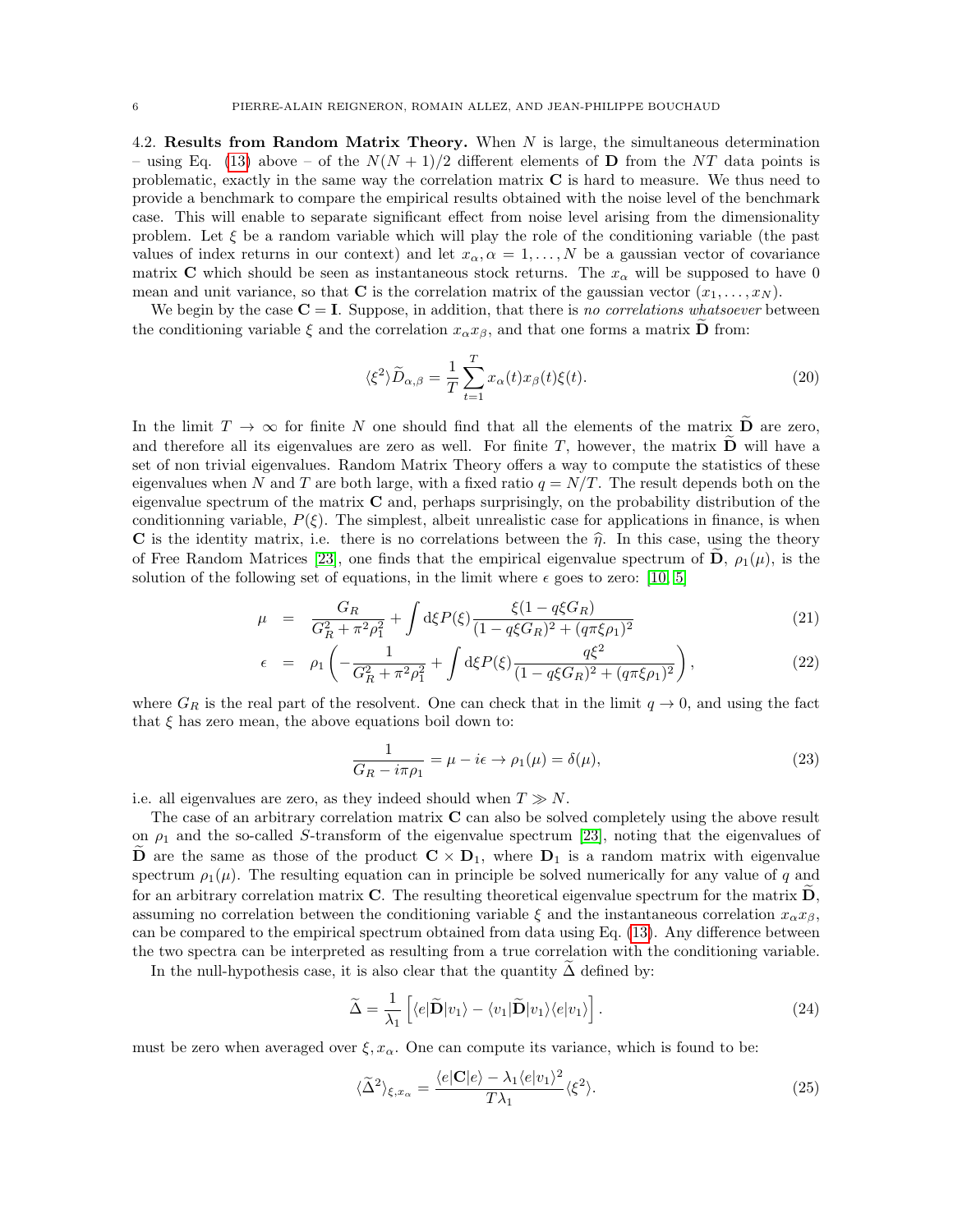For large T, the central limit theorem ensures that  $\Delta$  becomes Gaussian with the above variance. This result will be used below to assess whether the empirical value of ∆ (defined above) is meaningful or not.



<span id="page-6-0"></span>FIGURE 3. Main figure: empirical spectrum of  $D$  for the BE500 index (in red), compared to the null-hypothesis case (in blue). For the latter case, we have generated 1000 random samples, ranked the eigenvalues and averaged each of them separately. The leftmost blue peak therefore corresponds to the average value of the most negative eigenvalue. Insets: cumulative distributions of the most negative eigenvalue  $\mu_1$  and of the scalar product  $S = \langle w_1|v_1\rangle$ .

4.3. Numerical simulations. In practice, however, we found it more convenient to use direct numerical simulations rather than the above exact results. In principle, these results below could be obtained using the mathematical formalism above, but the effort required to solve numerically the equations above is larger than the one needed to make direct simulations. We measure the nullhypothesis spectrum of D by choosing  $\xi(t)$  to be a Gaussian random variable of zero mean and unit variance, completely independent of the true returns  $\eta_{\alpha}(t)$ , which we then diagonalize. The cumulative distribution of the largest negative eigenvalue in the null-hypothesis is shown in the inset. The average position of the most negative eigenvalue of  $\hat{\mathbf{D}}$  in the null-hypothesis case is found to be  $\tilde{\mu}_1 \approx -4.8$ . The average position of the second and third most negative eigenvalues in the null-hypothesis case will be denoted by  $\tilde{\mu}_2$  and  $\tilde{\mu}_3$ .

We have also measured the distribution of the scalar product  $S = \langle w_1|v_1 \rangle$  between the corresponding top eigenvector  $|w_1\rangle$  and the top eigenvector of **C**,  $|v_1\rangle$ . We find that even in the case where  $\xi(t)$  is an independent random variable, the top eigenvector of **D** is in fact strongly correlated with  $|v_1\rangle$ , with an average scalar product equal to  $S = 0.68$  for the correlation matrix of the returns of the BE500 index. We find numerically that  $P(S \le 0.5) \approx 0.11$  and  $P(S \le 0.65) \approx 0.38$  for the BE500 index – see Fig. [3.](#page-6-0) Results for the SP500 are very similar.

4.4. Comparison with empirical data. In order to reduce the measurement noise and compare with the above numerical simulations, we have estimated  $\mathbf{D}(\tau)$  using Eq. [\(13\)](#page-4-3) with "Gaussianized" empirical index returns, obtained by first ranking the true index return from most negative to most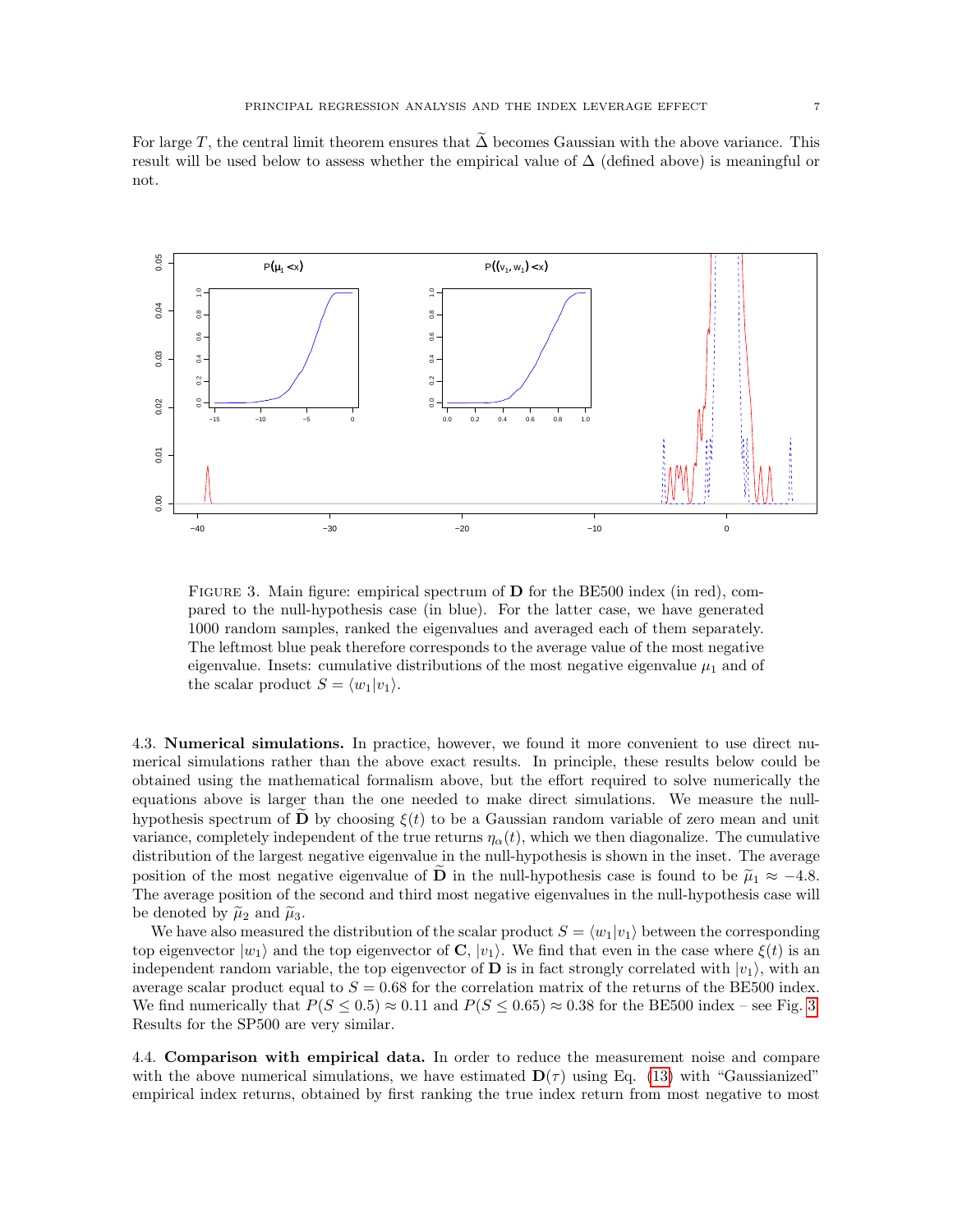positive, defining the rank of day t,  $k(t)$ . The Gaussianized index return  $I_G(t)$  is then obtained as  $\Phi^{-1}(k(t)/T)$ , where  $\Phi$  is the error function.



<span id="page-7-0"></span>FIGURE 4. Left: Largest negative eigenvalue  $\mu_1(\tau)$  of the lagged regression matrix  $\mathbf{D}(\tau)$ . The double exponential fit (dotted line) is given by :  $\mu_1(\tau) = \mu_1^{\infty}$  $26.6 \exp(-\tau/11) - 17.1 \exp(-\tau/200)$ , where we fix the value of  $\mu_1^{\infty}$  using the numerical results of the previous section:  $\mu_1^{\infty} = \tilde{\mu}_1 \approx -4.8$ , since we expect that for large  $\tau$ , all correlations are lest. Bight: Evalution of the scalar product  $S(\tau) = \mu_1 |\mu_1(\tau)|$ .  $\tau$ , all correlations are lost. Right: Evolution of the scalar product  $S(\tau) = \langle v_1|w_1(\tau) \rangle$ as a function of  $\tau$ . The horizontal dashed line corresponds to the mean of the scalar product S in the null-hypothesis case. The data corresponds to the BE500 index, but the results for the SP500 are very similar.

We show in Fig. [4](#page-7-0) the evolution of  $\mu_1(\tau)$ , the largest (in absolute value) eigenvalue of  $\mathbf{D}(\tau)$  as a function of  $\tau$ . We find that  $\mu_1$  is negative, corresponding to the correlation leverage effect (see Eq. [\(17\)](#page-4-4)). Comparing with the null-hypothesis case, we find that  $\mu_1(\tau)$  remains significant at the 1% confidence level up to  $\tau \approx 240$ . When fitting  $\mu_1(\tau)$  with an exponential function with two scales that saturates at the noise level  $\tilde{\mu}_1$  determined above, we find  $\mu_1(\tau) = \tilde{\mu}_1 - 26.6 \exp(-\tau/11) - 17.1 \exp(-\tau/200)$ . This reveals two time scales; a rather short one close to the one determined directly from  $\mathcal{L}_{\rho}(\tau)$  above (see Fig. [1\)](#page-2-0), and a much longer time scale on the order of a year, showing that the effect of market drops on the correlation is long lasting. The scalar product  $S(\tau) = \langle w_1(\tau) |v_1 \rangle$  between the top eigenvectors of  $\mathbf{D}(\tau)$  and C globally exceeds 0.8 in the whole range  $\tau \in [1, 240]$ , whereas the null-hypothesis average value is  $S = 0.68$ .

We have also studied the second  $(\mu_2(\tau))$  and third  $(\mu_3(\tau))$  eigenvalues of  $\mathbf{D}(\tau)$  as a function of  $\tau$ , which are both negative and clearly beyond the noise level, and are found to decay with very similar time scales: a month and a year (see Fig. [5\)](#page-8-0). The corresponding eigenvectors are found to be mostly within the subspace spanned by the second and third eigenvectors of **C**. The financial interpretation of these eigenvalues is of an increased sectorial correlation when the market drops on top of an increase of the market correlations. Therefore, all idiosyncratic effects disappear upon market drops, while global factors become dominant.

4.5. Separating negative & positive returns. As Fig. [2](#page-3-0) explicitely shows, the correlation depends on past index returns in a non-linear way. In fact, both negative and positive returns increase the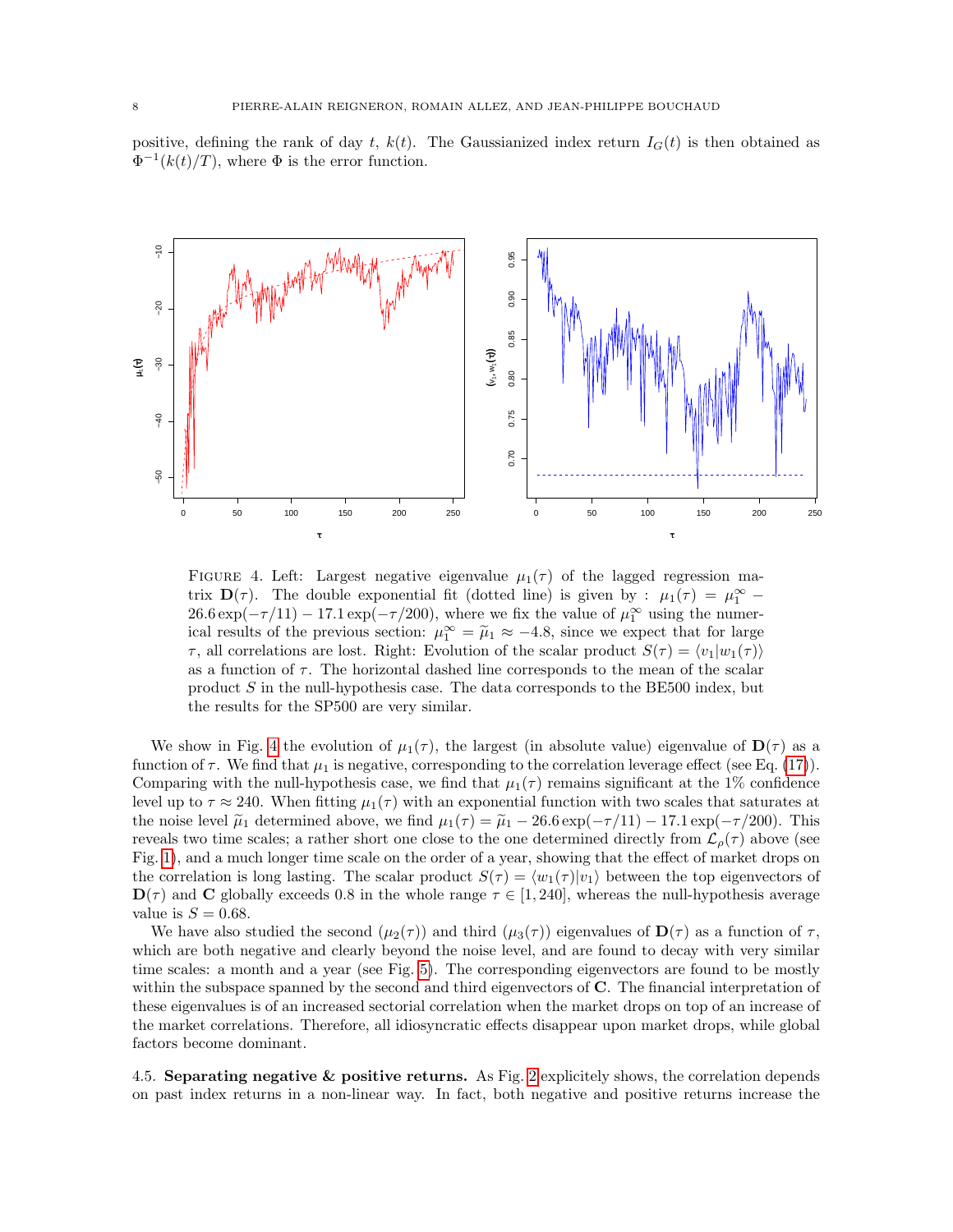

<span id="page-8-0"></span>FIGURE 5. Left: Second eigenvalue  $\mu_2(\tau)$  of the lagged regression matrix  $\mathbf{D}(\tau)$ . The exponential fit (dotted line) is given by:  $\mu_2(\tau) = \tilde{\mu}_2 - 1.3 \exp(-\tau/14.4)$  – 2.3 exp( $-\tau/364$ ). Right: Third eigenvalue  $\mu_3(\tau)$  of the lagged regression matrix  $\mathbf{D}(\tau)$ . The exponential fit (dotted line) is given by :  $\mu_3(\tau) = \tilde{\mu}_3 - 1.3 \exp(-\tau/20)$ 1.5 exp( $-\tau/420$ ). Direct numerical simulations of the random case lead to  $\tilde{\mu}_2 \approx -1.52$ and  $\tilde{\mu}_3 \approx -1.24$ . The data corresponds to the BE500 index, but the results for the SP500 are again very similar.

correlations, although the effect is stronger for negative returns, which in turn leads to a non-zero linear term in the regression of  $\hat{\eta}_{\alpha}(t)\hat{\eta}_{\beta}(t)$  on  $I(t - \tau)$ . A way to capture the parabolic shape seen in Fig. [2](#page-3-0) would be to extend the above model to:

$$
\widehat{\eta}_{\alpha}(t)\widehat{\eta}_{\beta}(t) := C_{\alpha,\beta} + D_{\alpha,\beta}(\tau)I(t-\tau) + E_{\alpha,\beta}(\tau)\left[I^2(t-\tau) - \langle I^2 \rangle\right] + \varepsilon_{\alpha,\beta}(t),\tag{26}
$$

defining a new matrix E that captures the symmetric effect of index returns on the correlation matrix. An alternative choice, that we adopt below, is to regress separately on negative returns and on positive returns:

$$
\widehat{\eta}_{\alpha}(t)\widehat{\eta}_{\beta}(t) := C_{\alpha,\beta} + D_{\alpha,\beta}^{+}(\tau) \left[ I^{+}(t-\tau) - \langle I^{+} \rangle \right] \delta_{\{I(t-\tau)>0\}} \tag{27}
$$

$$
+ D_{\alpha,\beta}^-(\tau) \left[ I^-(t-\tau) - \langle I^- \rangle \right] \delta_{\{I(t-\tau) < 0\}} + \varepsilon_{\alpha,\beta}(t),\tag{28}
$$

where  $I^+ = \max(I, 0), I^- = \min(I, 0)$  and  $\delta$  is the Dirac function. With this definition, one can rewrite the correlation matrix conditioned to a certain past value of  $I$  more precisely, separating the effect of positive returns and negative returns, as follows:

$$
\mathbf{C}(I) = \mathbf{C} + \mathbf{D}^{-} \left[ I^{-} - \langle I^{-} \rangle \right] \delta_{\{I < 0\}} + \mathbf{D}^{+} \left[ I^{+} - \langle I^{+} \rangle \right] \delta_{\{I > 0\}}.
$$
\n(29)

Again, in order to reduce the measurement noise, we used "Gaussianized" empirical index returns  $I_G(t)$ instead of  $I(t)$ . We apply to  $\mathbf{D}^{\pm}(\tau)$  the same analysis as above. As anticipated, the top eigenvalue  $\mu_1^-$  of  $\mathbf{D}^-$  is strongly negative, whereas the top eigenvalue  $\mu_1^+$  of  $\mathbf{D}^+$  is positive, but with  $\mu_1^+$  <  $|\mu_1^-|$ — see Fig. [6.](#page-9-0) The projections of  $|w_1^+\rangle$  and  $|w_1^-\rangle$  onto  $|v_1\rangle$  are both very close to unity for small  $\tau$  and gradually decay to the noise level as  $\tau$  increases. To check the significancy of our effect, as before, we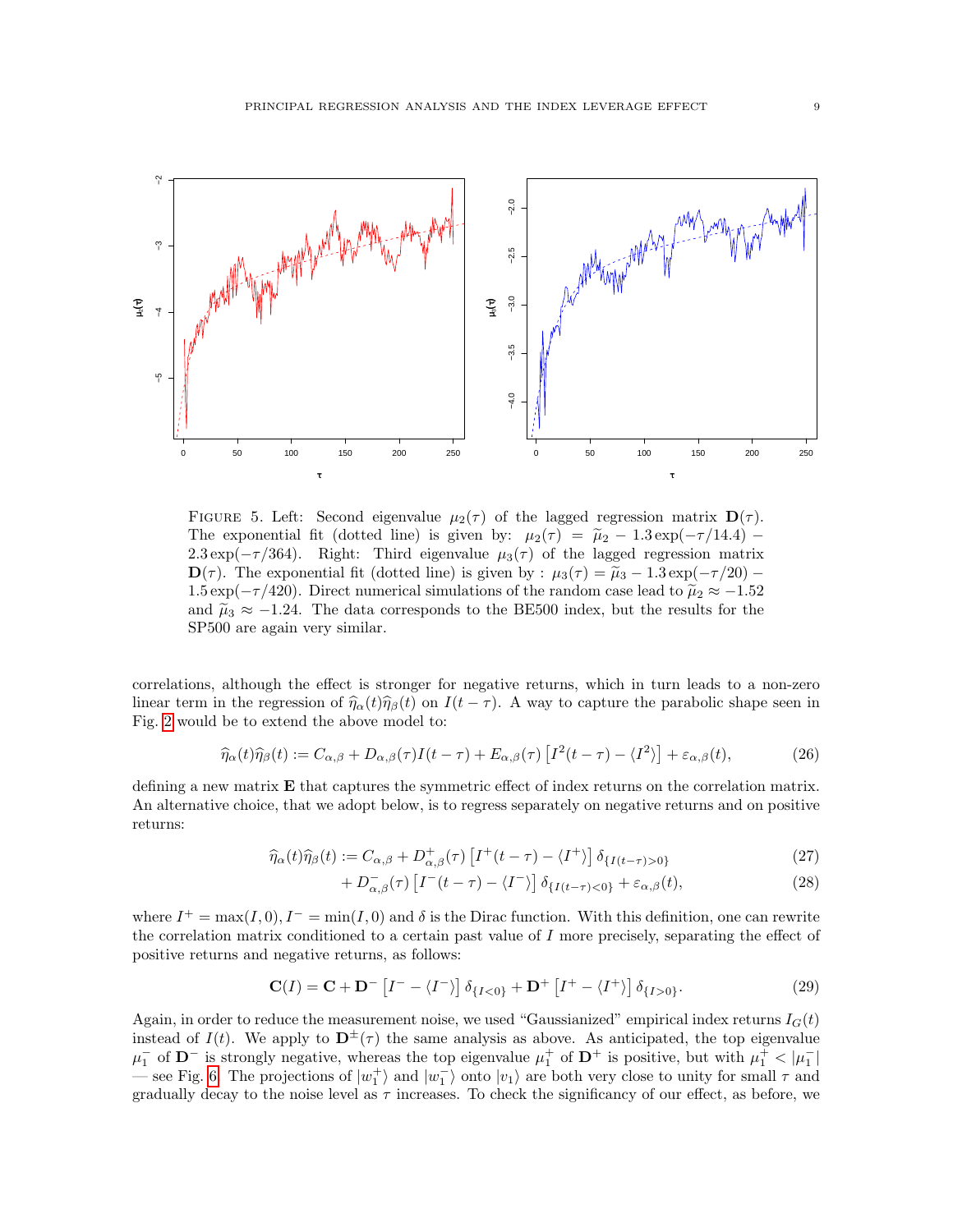define a null-hypothesis case, introducing the matrix:

$$
\langle \phi^2 \rangle \widetilde{D}_{\alpha,\beta}^- = \frac{1}{T} \sum_{t=1}^T x_\alpha(t) x_\beta(t) \phi(t) \tag{30}
$$

where the conditioning variables  $\phi$  is independent of the  $x_{\alpha}$  (which are standard gaussian variables whose correlation matrix is C as above) and distributed as  $min(\xi, 0) - \langle min(\xi, 0) \rangle$  where  $\xi$  is as before a standard gaussian variable. We define further the matrix  $D^+$  exactly as  $D^-$  except for the fact that the conditioning variable is now distributed as  $\max(\xi, 0) - \langle \max(\xi, 0) \rangle$ . As above,  $\widetilde{\mu}_1^-, \widetilde{\mu}_2^-, \widetilde{\mu}_3^-$  will be the average positions of the first, second and third most negative eigenvalues of  $\widetilde{\mathbf{D}}^-$  and  $\widetilde{\mu}_1^+$ ,  $\widetilde{\mu}_2^+$ ,  $\widetilde{\mu}_3^+$ will be the average positions of the first, second and third most positive eigenvalues of  $\tilde{D}^+$ . Those values are all computed using numerical simulations.



<span id="page-9-0"></span>FIGURE 6. Left:  $\mu_1^-(\tau)$  of the lagged regression matrix  $\mathbf{D}^-(\tau)$ . The exponential fit (dotted line) is given by :  $\mu_1^-(\tau) = \tilde{\mu}_1^- - 73 \exp(-\tau/19) - 41 \exp(-\tau/300)$ . Right:<br> $\mu_1^+(\tau)$  of the lagged personian matrix  $\mathbf{D}^+(\tau)$ . The expendition of the line is now  $\mu_1^+(\tau)$  of the lagged regression matrix  $\mathbf{D}^+(\tau)$ . The exponential fit (dotted line) is now given by :  $\mu_1^+(\tau) = \tilde{\mu}_1^+ + 10.6 \exp(-\tau/49) + 44 \exp(-\tau/200)$ . Note again the presence of a long relaxation time on the order of a year. We have used direct numerical simulations to obtain  $\tilde{\mu}_1 = \tilde{\mu}_1^+ \approx -8.3$ . The data is for the returns of the BE500. Again, SP500 yields very similar results.

We have also studied the rotation parameter  $\Delta^{\pm}$  for both matrices  $\mathbf{D}^{\pm}(\tau)$  defined as:

$$
\Delta^{\pm} = \frac{1}{\lambda_1} \left[ \langle e | \mathbf{D}^{\pm} | v_1 \rangle - \langle v_1 | \mathbf{D}^{\pm} | v_1 \rangle \langle e | v_1 \rangle \right]. \tag{31}
$$

The results are shown in Fig. [7.](#page-10-0) In agreement with the common lore,  $\Delta^-$  is negative, indicating that strongly negative index returns (below  $\langle I^{-} \rangle$ ) lead to a more uniform instantaneous market mode. On the other hand,  $\Delta^+$  is found to be negative as well, meaning that while strongly positive returns also tend to increase the average correlation between stocks, the instantaneous market mode rotates *away* from the uniform vector  $|e\rangle$ . The effects we are reporting are statistically significant since the rootmean square error on  $\tilde{\Delta}^{\pm}$  (defined as in Eq.[\(24\)](#page-5-0)) in the null-hypothesis case is found to be ~  $8 \cdot 10^{-4}$ , a factor 3 to 4 smaller than the amplitude of the empirical values of  $\widetilde{\Delta}^{\pm}$ .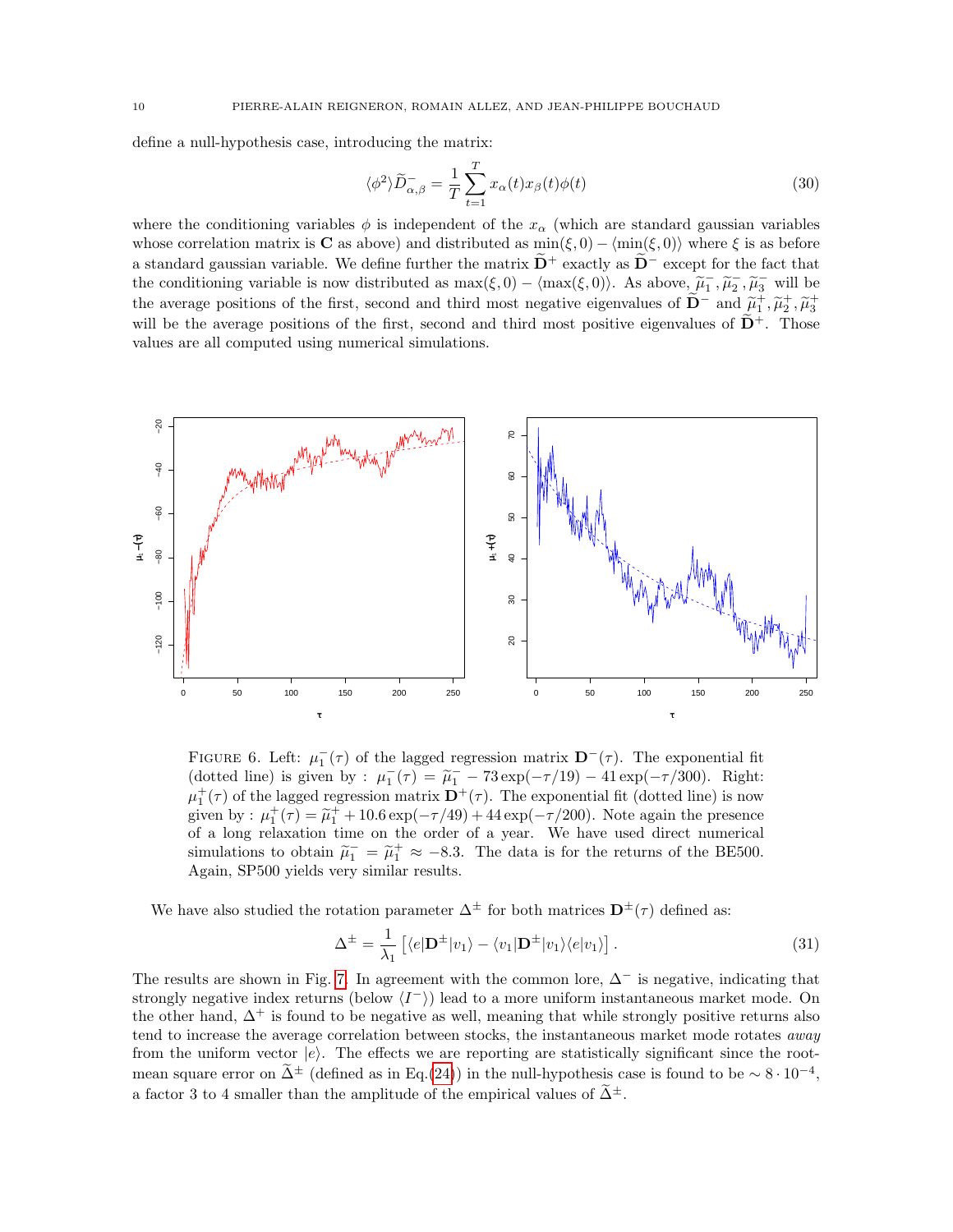

<span id="page-10-0"></span>FIGURE 7. Plot of the rotation parameters  $\Delta^-$  (left) and  $\Delta^+$  (right) as a function of  $\tau$ . The horizontal dashed lines correspond to the root-mean square error on  $\Delta^{\pm}$  in the null-hypothesis case. The data is for BE500; the amplitude of  $\Delta^-$  and  $\Delta^+$  are found to be roughly a factor 2 larger for the SP500.

# 5. Summary & Conclusion

The aim of this paper was to revisit the index leverage effect, that can be decomposed into a volatility effect and a correlation effect. We investigated the latter in great detail using a matrix regression analysis, that we called 'Principal Regression Analysis' (PRA) and for which we have provided, using Random Matrix Theory and simulations, some analytical and numerical benchmarks.

Using this refined analysis, we confirm that downward index trends increase the average correlation between stocks (as measured by the top eigenvalue of the conditional correlation matrix), which in turn explains why the index leverage effect is stronger than for single stocks. Compared to the nullhypothesis benchmark, this leverage correlation effect is highly significant (see Fig. [4](#page-7-0) and Fig. [6\)](#page-9-0). We also find that large downward trends implies a more uniform future market mode (see Fig. [7,](#page-10-0) left).

Upward trends, on the other hand, also increase the average correlation between stocks (see Fig. [6,](#page-9-0) right) but large upward trends rotate the future market mode away from uniformity (see Fig. [7,](#page-10-0) right). All these effects are characterized by two 'memory' time scales: a 'short' one on the order of a month and a longer one on the order of a year. The latter long time scale could be related to the fact that the market had long cycles of booms and busts within the studied time series, during which the average correlation went down and up again.

We have also studied the correlation leverage effect on intraday data, and we find (results not shown) that while the top eigenvalue of the 15 minutes correlation matrix is nearly insensitive to the sign of the previous 15 minutes index return, a significant effect emerges when the time scale reaches one hour.

Finally, we have found indications of a leverage effect for sectorial correlations as well, which reveals itself in the second and third modes of the PRA (see Fig. [5\)](#page-8-0). It would be interesting to analyze other conditional correlation matrices using the tools developed in this paper, such as for example leader-lagger effects [\[19,](#page-11-20) [8,](#page-11-21) [18\]](#page-11-22), or the role of other macro variables such as oil, currencies or interest rates.